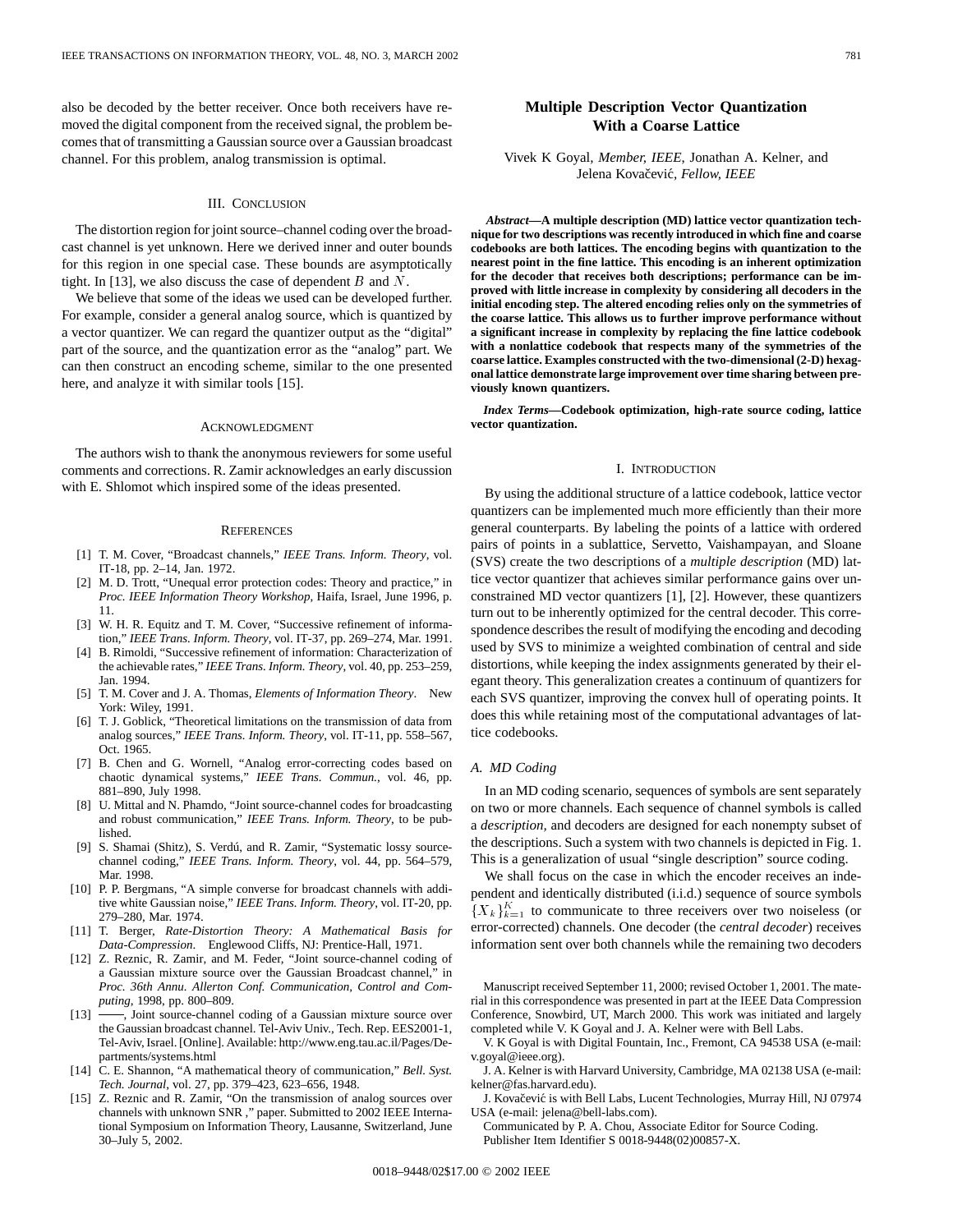

to the two-channel case shown.

(the *side decoders*) receive information only over their respective channels. The transmission rate over channel i is denoted by  $R_i$ ,  $i = 1, 2$ , in bits per source sample. The reconstruction sequence produced by decoder i is denoted by  $\{ \widehat{X}_k^{(i)} \}_{k=1}^K$ . Using a single-letter distortion measure  $d$ , there are three expected average distortions

$$
D_i = E\left[\frac{1}{K} \sum_{k=1}^K d\left(X_k, \, \widehat{X}_k^{(i)}\right)\right], \qquad \text{for } i = 0, 1, 2.
$$

There are two main situations in which one might use MD coding. The first is in a broadcasting or multicasting scenario, where receivers can be categorized by the subset of the channels that they receive, and one would like to control the qualities of source approximations available to each category. In this case, the three decoders shown in Fig. 1 represent different users. The second is in a point-to-point communication system, where there are several channels that either work perfectly or fail completely to connect the sender to the receiver. If the receiver knows which channels are working but the sender does not, MD coding fits nicely. The decoders shown then represent different states of the receiver.

Two-channel MD coding was introduced as a theoretical problem in Information Theory in 1979: Given a source and distortion measure, what is the set of achievable quintuples  $(R_1, R_2, D_0, D_1, D_2)$ ? The most important Shannon theory results were obtained by El Gamal and Cover [3], Ozarow [4], Ahlswede [5], and Zhang and Berger [6]; these are summarized in [7] and [8]. Theoretical results for MD coding with more than two channels have only recently been put forth [9]–[11]. The origins of MD coding lie in the "channel splitting" problem studied at Bell Labs in the late 1970s. This history and many practical techniques and applications are reviewed in [12].

The present work is more practical—it concerns generating MD codes for continuous-valued sources in blocks of length  $K$  ( $K$ -dimensional vector quantizers) that can be designed and implemented easily. Entropy-coding of quantizer outputs is assumed, as is a moderate to high rate and squared error distortion. Under these assumptions, the MD lattice vector quantization (MDLVQ) technique of SVS [1] is a very attractive way to produce two descriptions. The encoder does a nearest neighbor search in a lattice  $\Lambda$  and then applies an index assignment mapping  $\ell$  to get an ordered pair of descriptions in a sublattice  $\Lambda'$ . The index assignment is constrained to make abundant use of the symmetries of the system. The nearest neighbor search is simple because of the lattice structure, and the index assignment  $\ell$  is simple because of its many symmetries.

The techniques introduced in this correspondence are seemingly minor modifications of the SVS technique; in fact, the mapping  $\ell$ —the key to the SVS construction—is unchanged. However, by introducing greater flexibility in the encoder (not necessarily encoding to the nearest element of  $\Lambda$ ) and codebook (keeping  $\Lambda'$  a lattice but reducing restrictions on  $\Lambda$ ), more potential operating points are created. These changes increase the encoding and design complexities, but these complexities remain much lower than if no lattices are used, as in [13]. With the slight increase in complexity, the convex hull of the operating points is improved. Attention here is limited to two channels, but the modifications could be applied to MDLVQ for any number of channels. Some examples of index assignments for three channels are given in [14].

The remainder of this correspondence is organized as follows. Section II describes how lattice codebooks simplify vector quantization (VQ) encoding and reviews the SVS technique for two-channel MDLVQ. The effects of changing the encoder without changing the codebooks are explored in Section III. The improvements afforded by altering only the encoding motivate the iterative improvement of the codebooks discussed in Section IV. In all cases, the alterations are demonstrated with two-dimensional (2-D) MDLVQs based on the hexagonal lattice. This makes it possible not only to show numerical improvements, but to visualize the changing encoder partitions. As in the work of SVS, the analyses and computations are based on a high rate assumption. Applying MDLVQ at low rates revealed advantages to the modified encoding, which are discussed in Section VI. This should not be overemphasized, however, because lattice constraints are less beneficial at low rates. Section VII summarizes the contributions.

#### II. MD LATTICE VQ

The complexity of source coders—even single description ones can grow very quickly with the dimension  $K$ . Assume for the moment fixed-rate source coding at rate  $R$  bits per component. Handling vectors of dimension K all at once implies having a codebook with  $2^{RK}$  entries. An exhaustive search through such a codebook to find the nearest codeword has complexity exponential in  $K$  and  $R$ . Methods that reduce the number of operations needed to find the nearest codeword require more storage [15]. To reduce complexity, it is common to either constrain the codebook so that searching for the nearest codeword is much simpler or use a search technique that does not necessarily find the nearest codeword.

Using a codebook that is a lattice or a large subset of a lattice is called *lattice VQ* (LVQ). LVQ greatly simplifies optimal encoding; for the lattices considered in [16], the complexity of encoding is proportional to K, K log K, or  $K^2$  log K—much better than exponential complexity. For moderate- or high-rate, entropy-constrained VQ, LVQ is attractive even without invoking complexity issues. Using high-resolution analysis, it can be shown that the optimal quantizer point density is constant.1 For scalar quantization, this gives the optimality of uniform quantization first observed by Gish and Pierce [18]. Evenly spaced (scalar) codewords give the only one-dimensional  $(1-D)$  lattice  $\mathbb{Z}$ . For vectors, constant point density leaves room for lattice and nonlattice solutions. Gersho [19] conjectured that at high rates, the optimal quantizer for a uniformly distributed random variable induces a partition that is a tessellation. This conjecture, which remains open, suggests there is no performance loss in limiting attention to LVQ.

<sup>1</sup>For details, see [17].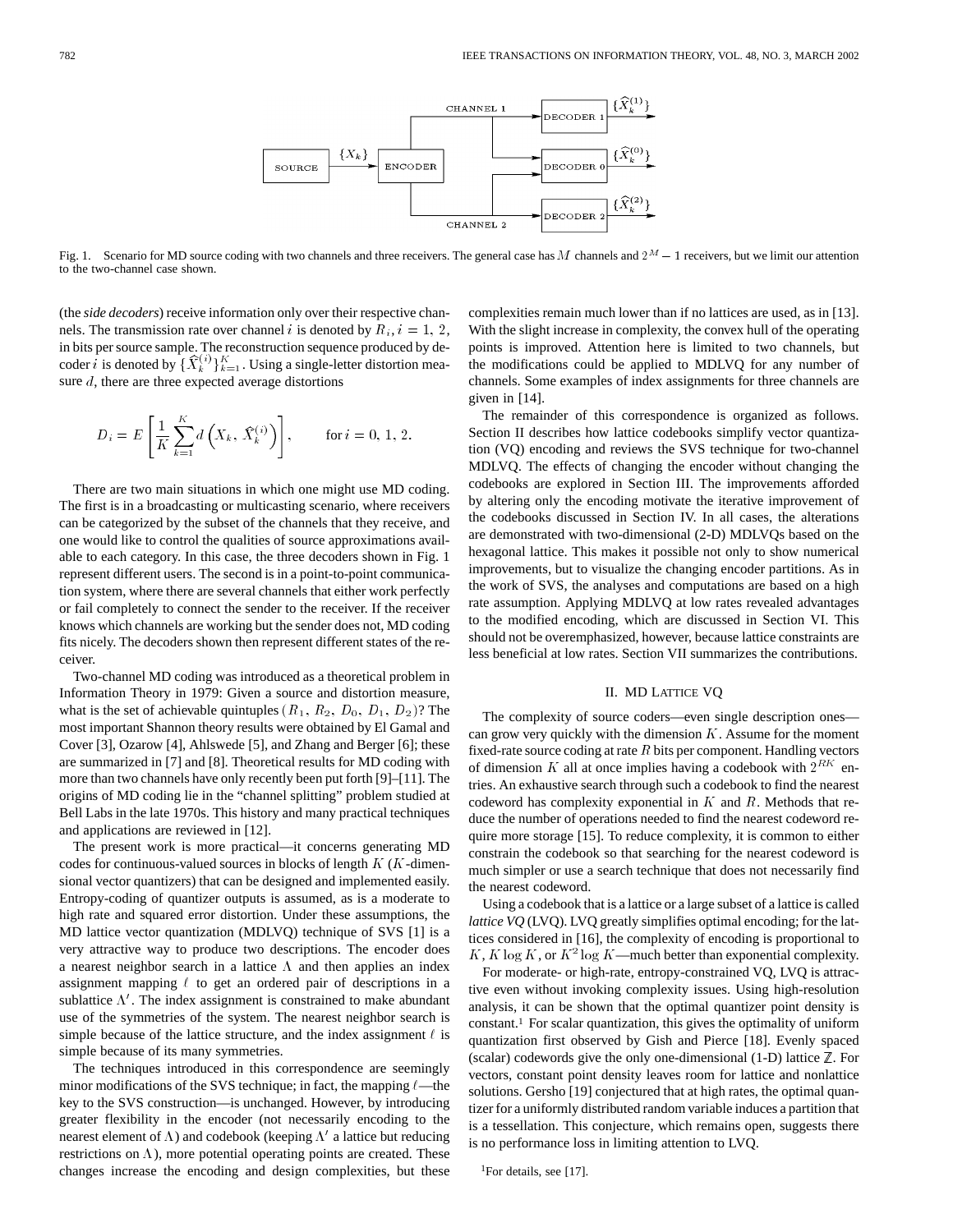For our purposes, it is sufficient to understand that the distortion of entropy-constrained LVQ with lattice codebook  $\Lambda$ , under high-resolution assumptions, can be approximated as

n be approximated as  
\n
$$
D(R) = G(\Lambda)2^{2h(X)}2^{-2R}
$$
\n(1)

where  $h(X)$  is the differential entropy of the source. In this formula

$$
G(\Lambda) = \frac{1}{K} \, \frac{\int_{V_0} ||x||^2 \, dx}{\left(\int_{V_0} dx\right)^{(K+2)/K}}
$$

is called the *dimensionless second moment* of the lattice and

$$
V_0 = \{ x \in \mathbb{R}^K \colon ||x - \lambda|| \ge ||x|| \text{ for all } \lambda \in \Lambda \}
$$

is the Voronoi cell of the origin. The importance of (1) is that it separates the influences of rate, source, and lattice.

We will be concerned only with how the lattice and variations thereof affect distortion. We consider only the distortion in one representative cell assuming a uniformly distributed source. (Having an approximately uniform distribution over any single small cell is part of the high-resolution assumption.) The assignment of binary strings to codewords (entropy coding) is ignored, as it affects only the rate.

## *A. The SVS Technique*

Single description LVQ with a lattice  $\Lambda$  is described by an encoder mapping  $\alpha: \mathbb{R}^K \to \Lambda$  such that  $\lambda = \alpha(x) = \argmin_{y \in \Lambda} ||x - y||$ . In order to produce two descriptions, SVS introduce two new elements.

- 1) A sublattice  $\Lambda'$  of  $\Lambda$  that is geometrically similar to  $\Lambda$ . Geometric similarity means that  $\Lambda' = c\Lambda U$  for some positive scalar c and some orthogonal matrix  $U$ . In addition, no elements of  $\Lambda$  should lie on the boundaries of Voronoi regions of  $\Lambda'$ . Examples of admissible sublattices are shown in Fig. 2.  $\Lambda'$  is called the *coarse lattice* and  $\Lambda$  the *fine lattice*. An important parameter of the construction is the *index*  $N = |\Lambda/\Lambda'|$  of the sublattice. The index is the number of elements of the fine lattice in each Voronoi cell of the coarse lattice. Note also that the points in the Voronoi cell are classified into orbits; any two points in an orbit are related by an automorphism of  $\Lambda'$ .
- 2) An injective index assignment mapping  $\ell: \Lambda \to \Lambda' \times \Lambda'$ . The generation of  $\ell$  exploits symmetries of  $\Lambda'$ , so  $\ell$  can be implemented efficiently.

An ordered pair of descriptions is generated by composing the two mappings

$$
(\lambda_1',\,\lambda_2')=\ell(\lambda)=\ell(\alpha(x)).
$$

Because  $\ell$  is injective, the central decoder can compute

$$
\hat{x}^{(0)}=\ell^{-1}(\lambda_1',\,\lambda_2')=\lambda
$$

which is the element of the fine lattice  $\Lambda$  closest to x. The side decoders are identity mappings, so that  $\hat{x}^{(i)} = \lambda'_i, i = 1, 2$ .

As long as the index assignment is an injection, the central distortion is fixed by the fine lattice. The side distortions, however, depend on the index assignment. Of course, since the side distortion  $D_i$  depends on the distance between x and  $\lambda'_i$ , the goal should be to make  $\lambda'_1$  and  $\lambda'_2$ as close to  $\lambda$  as possible.



Fig. 2. Examples of geometrically similar sublattices. All the marked points are in the lattice  $\Lambda$ , and the heavier points are also in the sublattice  $\Lambda'$ . (a)  $\mathbb{Z}^2$ lattice and index-5 sublattice. Each Voronoi cell of  $\Lambda'$  has one four-point orbit of elements of  $\Lambda$ . (b)  $A_2$  (hexagonal) lattice and index-7 sublattice. There is one six-point orbit. (c)  $A_2$  (hexagonal) lattice and index-13 sublattice. There are two orbits with six points each.

(c)

A first guess may be to make  $\lambda'_1$  and  $\lambda'_2$  the elements of  $\Lambda'$  closest to  $\lambda$ . This will not work, except with index  $N = 1$  ( $\Lambda' = \Lambda$ ), because  $\ell$  will not be invertible. In general, the side distortion with the best assignment  $\ell$  increases monotonically with the index  $N$ . Examples of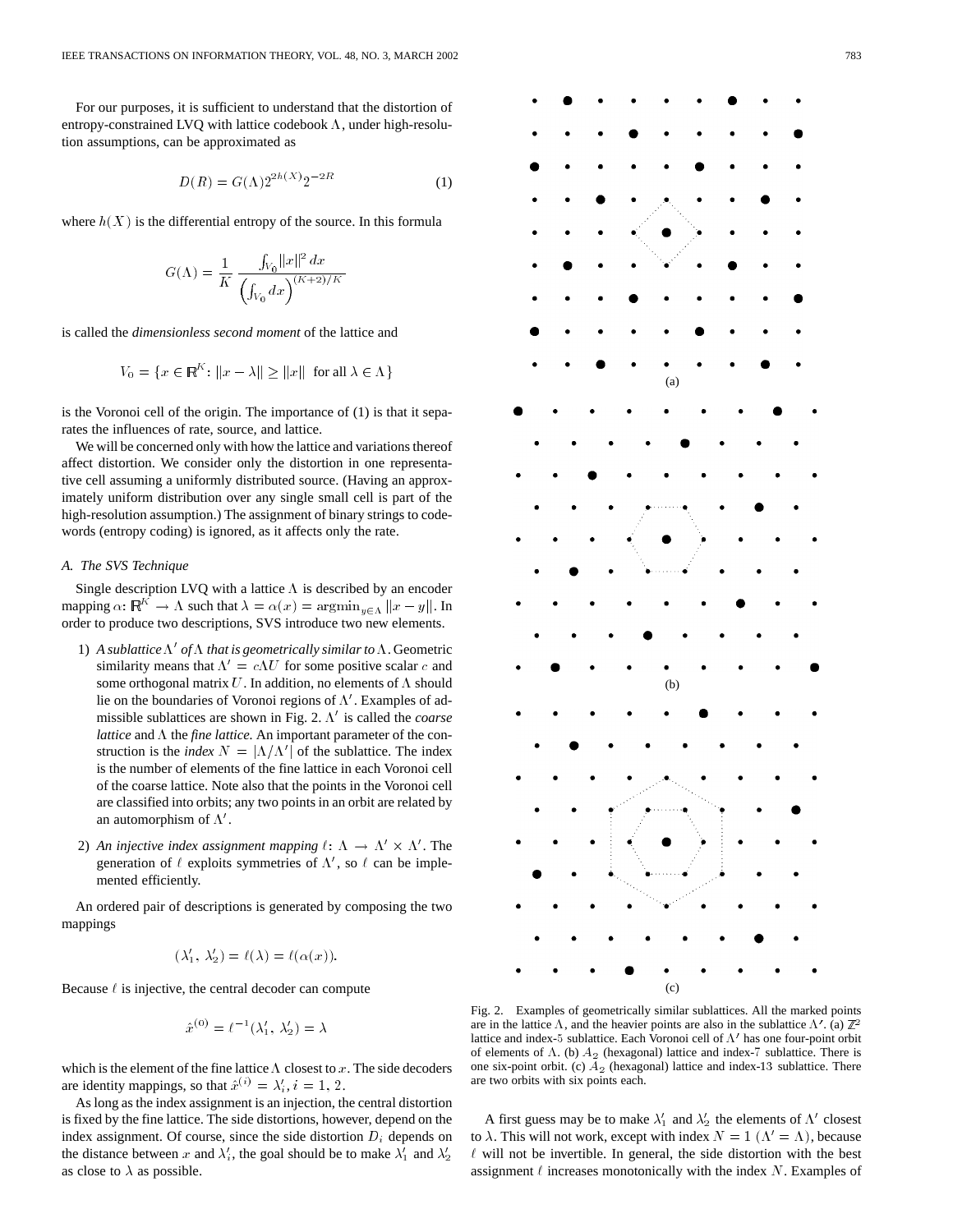

Fig. 3. Examples of optimal index assignments. The neighborhood of the origin is shown, and only points relevant to the encoding of points in the Voronoi cell (with respect to  $\Lambda'$ ) of the origin are labeled. Singlet and doublet labels give names to points of  $\Lambda'$  and  $\Lambda$ , respectively. (a)  $\mathbb{Z}^2$  lattice and index-5 sublattice. (b)  $A_2$  (hexagonal) lattice and index-7 sublattice [1]. (c)  $A<sub>2</sub>$  (hexagonal) lattice and index-13 sublattice.

optimal assignments are shown in Fig. 3. All further examples are based on the  $A_2$  lattice and index-7 or index-13 sublattice with the assignment shown in Fig. 3(b) or (c). For details on the optimization of  $\ell$ , the reader is referred to [1], [2].

The original SVS work considers only the design of index assignments that produce equal side distortions from equal-rate channels (the *balanced* case). The unbalanced case was explored by Diggavi, Sloane, and Vaishampayan [20]. Only the balanced case is considered explicitly here, though the principles apply equally well to the unbalanced case.

Let us now use the index assignment in Fig. 3(b) to reiterate the steps in MDLVQ. The first step is to quantize a source vector  $x$  to the nearest element of  $\Lambda$ , which we call  $\lambda$ . For example, the nearest fine lattice point may be the one labeled ca. This label is an ordered pair of names of points of  $\Lambda'$ . The label c is sent on Channel 1 and a is sent on Channel 2. The central decoder uses c and a, known in their proper order, to determine  $\lambda$ . The first and second side decoders reconstruct to c and a, respectively, which are nearby points in the coarse lattice.

The sublattice index fixes the resolution of  $\Lambda'$  relative to the resolution of  $\Lambda$ . The index assignment then determines the maximum distance between  $\lambda'_1$  and  $\lambda'_2$  when  $(\lambda'_1, \lambda'_2) = \ell(\lambda)$ . It is desirable for this maximum distance to be small because it reflects the quality of the side reconstructions. For example, with the index-7 sublattice labeling shown in Fig. 3(b), each side decoder finds, at worst, the sublattice point second closest to  $\lambda$  (at worst third closest to x); in the index-13 case shown in Fig. 3(c), a side reconstruction can be as bad as the fourth closest to  $\lambda$  (fifth closest to x).

### *B. Choosing the Scaling and Sublattice Index*

As initially presented, the fine lattice  $\Lambda$  and, hence, the central distortion  $D_0$  are fixed. The choice of  $\Lambda'$  and  $\ell$  determine the rates and side distortions. We could equally well require the rates to remain constant and study the tradeoff between central and side distortions. Since the sublattice indexes are sent independently over the two channels, the rates are given by  $R_i = H(\lambda_i)$ . To keep the rates constant as N is varied, we may assume that  $\Lambda$  and  $\Lambda'$  are scaled to maintain a fixed distance between neighbors in  $\Lambda'$ .

Starting with the  $A_2$  lattice, SVS have computed optimal index assignments for all admissible sublattice indexes up to 127. Keeping the rates fixed and normalizing the distortions in a manner discussed below gives the operating points shown in Fig. 4. Added to the SVS data is a point labeled " $N = 1$ " which represents repeating the same information over both channels. The distortions are normalized to 0 dB for  $N = 1$ . In this log–log plot, the SVS operating points lie approximately on a straight line, confirming that the product  $D_0D_1$  is approximately constant. Repeating information on both channels is several decibels worse.

The relative importance of central and side distortions depends on the application. Yet we assert that *generally it is the low indexes that are important.* As demonstrated in Fig. 4, the gap between central andside distortions grows quickly as the index is increased. At index 13, the central and side distortions differ by 16.8 dB. With a larger gap, it seems unlikely that central and side distortions can both be low enough for a useful representation yet neither so low that rate has been wasted. When the sublattice index is low, the modifications proposed here do not greatly increase encoding complexity.

One reasonable way to choose the sublattice index is to minimize a weighted average of central and side distortions. Let ble way to ch<br>ge of central  $\overline{D}_p = \frac{1-p}{1-p}$ 

$$
\overline{D}_p = \frac{1-p}{1+p} D_0 + \frac{p}{1+p} (D_1 + D_2)
$$
 (2)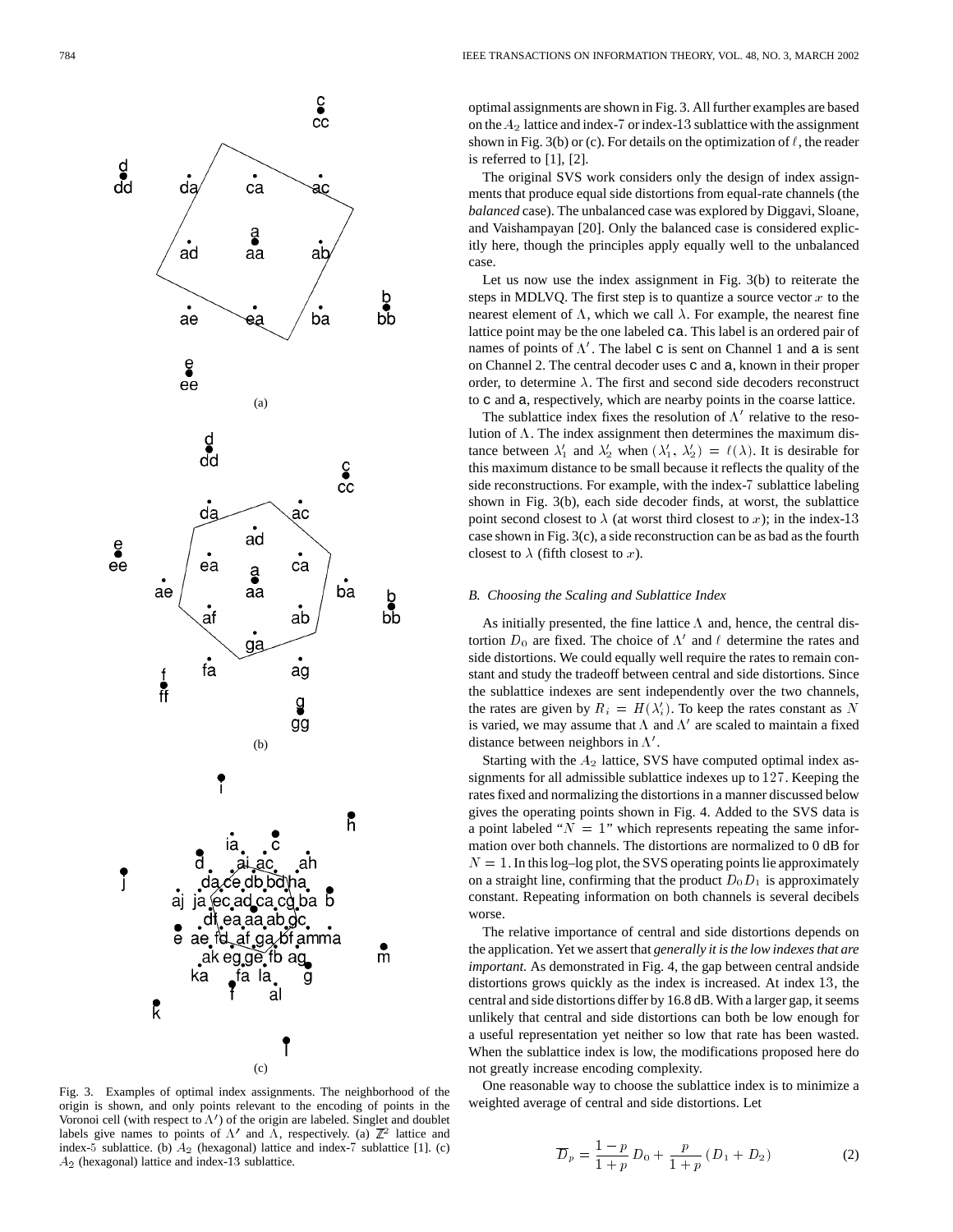

Fig. 4. Operating points of MDLVQ for the  $A_2$  (hexagonal) lattice. Distortions are normalized to 0 dB when a description is repeated over both channels. Marked points, taken from [1, Fig. 4], are optimal for the given index N. ( $N = 1$  is not allowed in [1], but simply indicates the repetition of information on both channels.) The modified encoding of Section III, applied with  $N = 7$  and  $N = 13$ , gives the two indicated continuums of operating points; these are improved by the optimizations of Section IV.



Fig. 5. The sublattice index that minimizes  $\overline{D}_p$  as a function of the parameter p for the 2-D hexagonal lattice.

with  $p \in [0, 1]$ . The form of (2) is inspired by the interpretation that if descriptions are lost independently with probability p then  $\overline{D}_p$  is the expected distortion conditioned on receiving at least one description. Fig. 5 shows the best index (for a sublattice of  $A_2$ ) among the range of indexes considered in [1] as a function of  $p$ . Note the transition from  $N = 13$  to  $N = 7$  at  $p \approx 0.0185$ . Index 7 and index 1 (repetition) are optimal for all  $p > 0.0185$ , confirming that the low indexes are the interesting ones.

# III. ALTERING THE ENCODING: MORE AND BETTER OPERATING POINTS

By optimizing the sublattice index, we have done all we can to minimize  $\overline{D}_p$  within the constraints of MDLVQ. However, allowing greater flexibility in the encoder and decoder makes it possible to reduce  $\overline{D}_p$ .

First, we keep  $\Lambda$ ,  $\Lambda'$ ,  $\ell$ , and the decoder unchanged and change only the encoding rule.

Once the possibility of change is raised, the optimal encoder is obvious. The SVS encoder first finds the nearest fine lattice point  $\lambda \in \Lambda$ ; i.e., it minimizes  $||x - \lambda||^2 = ||x - \hat{x}^{(0)}||^2$  for every sample x. The optimal encoder minimizes

$$
\frac{1-p}{1+p} \|x - \hat{x}^{(0)}\|^2 + \frac{p}{1+p} \left( \|x - \hat{x}^{(1)}\|^2 + \|x - \hat{x}^{(2)}\|^2 \right)
$$

for every sample x. Introducing the notation  $\ell(\lambda)=(\ell_1(\lambda), \ell_2(\lambda)),$ the optimal encoder is

$$
\alpha_p(x) = \underset{\lambda \in \Lambda}{\text{argmin}} \left\{ \frac{1-p}{1+p} ||x - \lambda||^2 + \frac{p}{1+p} (\|x - \ell_1(\lambda)\|^2 + \|x - \ell_2(\lambda)\|^2) \right\}.
$$
 (3)

Similar optimal encoders can be found for objective functions other than  $\overline{D}_n$ .

Except in the trivial case, where  $N = 1$ ,  $\Lambda = \Lambda'$ , and  $\ell$  is the diagonal map, encoder (3) is more complex than the SVS encoder. However, the increase in complexity depends on the index  $N$  and, as we have argued, small indexes are very often best. In the  $A_2$  lattice, index-7 example,  $\alpha_p$  can be implemented by quantizing to the nearest point in  $\Lambda'$ and searching among 13 possibilities. The search itself is very simple. Furthermore, this search procedure can be made even more efficient for large  $N$  by using the symmetries of the system [21].

The first and fourth columns in Fig. 6 are the partitions induced by  $\alpha_p$ for a few values of p. With  $p = 0$ , the encoder is precisely the SVS encoder and the partition is into Voronoi cells of  $\Lambda$ . As p increases, certain "central" cells emerge that are larger than the others. These are the cells of fine lattice points that also lie on the sublattice. The change in shape is intuitive: as more weight is placed on the side reconstructions, it becomes advantageous to quantize to the points with  $\ell_1(\lambda) = \ell_2(\lambda) = \lambda$ ; the remaining points (those in  $\Lambda \setminus \Lambda'$ ) have either large  $||x - \ell_1(\lambda)||$  or large  $||x - \ell_2(\lambda)||$ . For  $p = 1$ , the encoder uses the Voronoi partition of  $\Lambda'$ .

Since  $p$  can be chosen independently of all the other components of the system, encoding with (3) gives a continuum of operating points for each SVS quantizer. For  $A_2$  in the index-7 and -13 cases, these operating points are given by the curves in Fig. 4. They are repeated on a linear scale in Fig. 7. (They are the top curves in each graph.) Note that the performance is much better than time sharing between the SVS points and repetition. In addition to minimizing  $\overline{D}_p$  over a wider class of quantizers, the convex hull of  $(D_0, D_1)$  operating points is improved; thus, almost any objective function of interest should be reduced including the product  $D_0D_1$  by which MD systems are often measured.

### IV. ALTERING THE DECODING: FURTHER IMPROVED PERFORMANCE

Once we have replaced the SVS encoder  $\alpha$  with slightly more complicated encoding, performance can be improved further with almost no change in encoding and decoding complexity. The encoder is optimal given the decoders, but all the decoders are not optimal. As demonstrated by the first and fourth columns of partition diagrams in Fig. 6, the side decoders are optimal but the central decoder is not.

The points in  $\Lambda \setminus \Lambda'$  are not at the centroids of their corresponding cells. The central decoder should be adjusted to reconstruct these cells to their centroids. This requires only a single displacement to be stored for each orbit. For  $A_2$  in the index-7 and -13 cases, the improvement is shown by the middle curves of Fig. 7.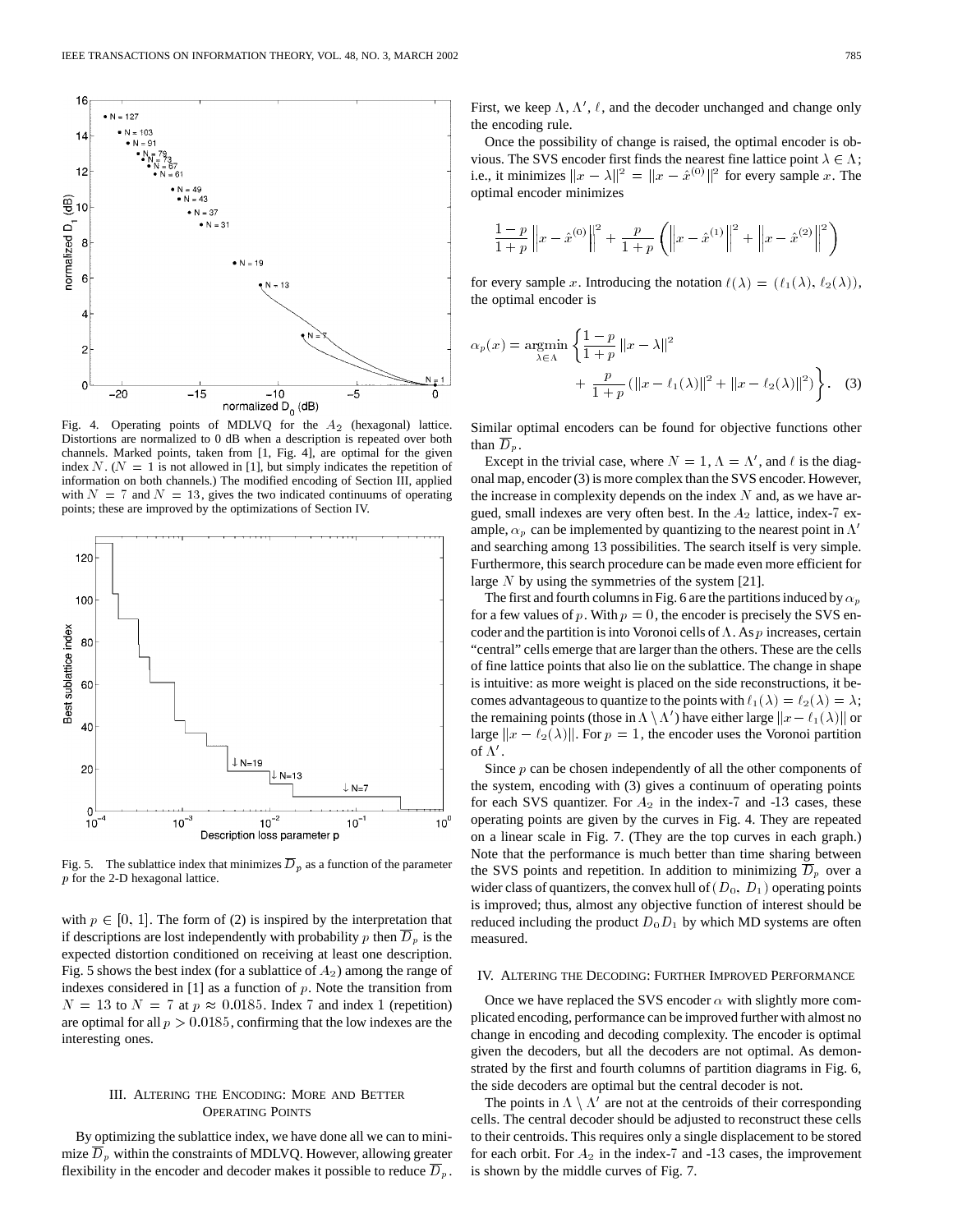| $\boldsymbol{p}$ |                                                                               | $N = 7$                                                                              |                                                                                                  |                                  | $N = 13$                                                      |                                                                       |
|------------------|-------------------------------------------------------------------------------|--------------------------------------------------------------------------------------|--------------------------------------------------------------------------------------------------|----------------------------------|---------------------------------------------------------------|-----------------------------------------------------------------------|
|                  | $\bullet$<br>$\bullet$<br>$\bullet$                                           | $\bullet$<br>$\bullet$<br>$\bullet$<br>$\bullet$                                     | $\bullet$<br>$\bullet$<br>٠                                                                      | ٠,<br>$\bullet$<br>$\cdot$<br>۰, | M.<br>$\cdot$ )<br>٠.<br>$\cdot$                              | $\bullet$                                                             |
| 0.00             | ٠<br>$\bullet$                                                                | $\bullet$                                                                            | $\bullet$<br>٠                                                                                   |                                  |                                                               |                                                                       |
|                  | ٠                                                                             | $\bullet$<br>٠                                                                       | ٠                                                                                                |                                  |                                                               |                                                                       |
|                  | $\bullet$                                                                     | ۰<br>٠                                                                               | $\bullet$<br>٠<br>٠                                                                              |                                  | $\bullet$                                                     |                                                                       |
|                  | ٠                                                                             | $\bullet$                                                                            | $\bullet$<br>$\bullet$                                                                           | $\bullet$                        |                                                               |                                                                       |
|                  | $\bullet$                                                                     | $\bullet$<br>٠                                                                       | $\bullet$<br>٠                                                                                   |                                  |                                                               |                                                                       |
|                  | Į٠.<br>入り<br>$\cdot$ l $\cdot$ l $\cdot$ l<br>$\bullet$                       | $(\cdot)$<br>$\cdot$ l $\cdot$ l<br>・人・〕<br>$\bullet$                                | $\lfloor \cdot \rfloor$<br>$\bullet$<br>$\bullet$<br>$\bullet$                                   |                                  | ٠                                                             |                                                                       |
|                  |                                                                               | 7                                                                                    | $\bullet$<br>$\bullet$                                                                           |                                  |                                                               |                                                                       |
| 0.01             | $\cdot$ ]<br>$\mathbf{I}$<br>$\bullet$<br>$\bullet$<br>$\bullet$<br>$\bullet$ | $\bullet$<br>$\ddot{\phantom{0}}$<br>$\bullet$<br>$\bullet$<br>$\cdot$  <br>٠        | $\bullet$<br>$\bullet$<br>٠<br>$\bullet$<br>$\bullet$<br>$\bullet$                               | $\bullet$<br>∣ ∙<br>٠            | ÷                                                             | ٠                                                                     |
|                  | $\bullet$<br>$\bullet$                                                        | $\bullet$<br>٠<br>$\bullet$                                                          | $\bullet$<br>$\bullet$<br>$\bullet$<br>$\bullet$<br>$\bullet$                                    |                                  |                                                               |                                                                       |
|                  | $\bullet$<br>٠                                                                | ٠<br>$\bullet$                                                                       | $\bullet$<br>$\bullet$                                                                           |                                  |                                                               | ٠                                                                     |
|                  | $\ddot{\phantom{0}}$<br>$\bullet$                                             | $\bullet$<br>$\bullet$<br>٠<br>٠                                                     | $\bullet$<br>$\bullet$<br>$\cdot$                                                                |                                  |                                                               | $\bullet$                                                             |
|                  | ٠                                                                             | $\bullet$<br>٠                                                                       | $\bullet$                                                                                        |                                  |                                                               |                                                                       |
|                  | $\cdot$ X $\cdot$ )<br>$\bullet$<br>$\bullet$<br>$\bullet$<br>$\bullet$       | $[\cdot]$<br>$\cdot$ ( $\cdot$ )<br>$\bullet$<br>٠<br>$\bullet$                      | $\left\lceil \cdot \right\rceil$<br>$\ddot{\cdot}$<br>٠<br>٠<br>$\bullet$                        | ٠                                | ٠                                                             | ٠                                                                     |
|                  |                                                                               |                                                                                      |                                                                                                  |                                  |                                                               |                                                                       |
| 0.02             | $\cdot$<br>$\bullet$<br>$\bullet$<br>$\bullet$<br>$\bullet$<br>$\bullet$      | $\vert \cdot \vert$<br>$\bullet$<br>$\bullet$<br>$\bullet$<br>$\bullet$<br>$\bullet$ | $\cdot$<br>$\bullet$<br>$\ddot{\phantom{0}}$<br>$\bullet$                                        |                                  |                                                               |                                                                       |
|                  | $\ddot{\phantom{1}}$                                                          | ٠                                                                                    | $\bullet$                                                                                        |                                  |                                                               |                                                                       |
|                  | ٠                                                                             | ٠<br>$\bullet$<br>٠<br>$\bullet$                                                     | $\bullet$<br>$\bullet$                                                                           |                                  |                                                               |                                                                       |
|                  | ٠                                                                             | $\bullet$                                                                            | $\bullet$<br>$\bullet$<br>$\bullet$                                                              | ٠                                | ٠                                                             | ٠                                                                     |
|                  | $\bullet$<br>٠<br>$\bullet$<br>$\bullet$                                      | $\bullet$<br>$\bullet$<br>$\bullet$<br>$\bullet$<br>$\bullet$                        | $\bullet$<br>$\bullet$<br>$\bullet$<br>$\bullet$                                                 |                                  |                                                               |                                                                       |
|                  | .X∙]<br>$\bullet$<br>$\bullet$<br>$\bullet$<br>$\bullet$                      | L٠.<br>$\cdot$ .<br>لى .<br>$\bullet$<br>$\cdot$ $\curlywedge$                       | Ŀ.<br>$\ddot{\phantom{a}}$<br>٠<br>$\cdot$<br>$\ddot{\phantom{1}}$                               |                                  | ٠<br>٠                                                        | ٠                                                                     |
|                  |                                                                               |                                                                                      |                                                                                                  |                                  |                                                               |                                                                       |
| 0.03             | $\cdot$<br>$\bullet$                                                          | $\vert \cdot \vert$<br>$\bullet$<br>$\bullet$<br>$\bullet$<br>$\bullet$              | $\bullet$<br>$\bullet$<br>$\cdot$ .                                                              | ٠                                | $\bullet$<br>٠<br>$\bullet$                                   | ٠                                                                     |
|                  |                                                                               |                                                                                      | $\bullet$                                                                                        |                                  |                                                               |                                                                       |
|                  | ٠                                                                             | $\cdot$<br>٠<br>٠                                                                    | ٠<br>$\bullet$<br>$\bullet$<br>٠                                                                 |                                  |                                                               |                                                                       |
|                  | ٠                                                                             | $\bullet$<br>٠                                                                       |                                                                                                  |                                  |                                                               |                                                                       |
|                  | $\bullet$                                                                     | $\bullet$<br>$\bullet$                                                               | $\bullet$                                                                                        |                                  |                                                               | $\bullet$<br>$\bullet$                                                |
|                  | $[\cdot]$<br>$\bullet$<br>$\bullet$<br>$\cdot \chi \cdot$<br>$\bullet$        | $[\cdot]$<br>$\bullet$<br>$\bullet$<br>$\bullet$<br>٠.<br>$\bullet$ .                | b.<br>$\bullet$<br>$\bullet$<br>٠<br>$\bullet$                                                   | ٠<br>$\bullet$                   | ٠<br>$\bullet$<br>$\bullet$                                   | $\bullet$<br>$\cdot$                                                  |
|                  |                                                                               |                                                                                      |                                                                                                  |                                  |                                                               |                                                                       |
| 0.05             | $\bullet$<br>$\cdot$<br>$\bullet$<br>$\cdot$ 1<br>$\bullet$<br>$\cdot$        | $\vert \cdot \vert$<br>$\bullet$<br>$\bullet$<br>$\bullet$<br>$\bullet$<br>$\bullet$ | $\ddot{\phantom{0}}$<br>$\bullet$<br>$\bullet$<br>$\cdot$ j<br>$\bullet$<br>$\ddot{\phantom{1}}$ | 卫<br>$\bullet$<br>٠              | d.<br>$\bullet$<br>$\ddot{\phantom{0}}$                       | $\bullet$                                                             |
|                  | $\bullet$                                                                     |                                                                                      | ٠<br>$\bullet$                                                                                   |                                  |                                                               |                                                                       |
|                  |                                                                               | $\bullet$                                                                            | $\cdot$<br>$\bullet$                                                                             | ٠                                | ٠                                                             | $\bullet$                                                             |
|                  |                                                                               |                                                                                      | $\bullet$ .                                                                                      |                                  | ٠                                                             | ٠                                                                     |
|                  | $\bullet$                                                                     | $\bullet$                                                                            | $\bullet$                                                                                        | ٠                                | $\bullet$<br>٠                                                |                                                                       |
|                  | $\bullet$<br>$\bullet$<br>$\bullet$<br>∙X∙J                                   | G<br>$\bullet$<br>$\bullet$<br>・エー<br>$\bullet$                                      | ╱<br>X.]<br>$\bullet$<br>$\bullet$                                                               | $\mathcal{F}$<br>٠               | $\frac{1}{\mathbf{Y}}$<br>$\bullet$<br>$\cdot$ )<br>$\bullet$ | $\stackrel{\cdot}{\downarrow}$<br>$\bullet$<br>$\bullet$<br>$\bullet$ |
|                  |                                                                               | $\bullet$                                                                            |                                                                                                  |                                  |                                                               |                                                                       |
| 0.10             | ÷                                                                             | $\bullet$                                                                            | ۰,<br>$\bullet$                                                                                  |                                  | $\bullet$<br>$\bullet$                                        |                                                                       |
|                  |                                                                               | ٠                                                                                    | ٠                                                                                                |                                  |                                                               |                                                                       |
|                  |                                                                               |                                                                                      |                                                                                                  | $\bullet$                        | $\bullet$<br>$\bullet$<br>$\bullet$                           |                                                                       |
|                  |                                                                               | $\bullet$                                                                            |                                                                                                  |                                  | $\bullet$<br>$\bullet$                                        |                                                                       |
|                  | $\bullet$                                                                     | $\bullet$<br>$\bullet$<br>$\bullet$<br>$\bullet$                                     | $\bullet$                                                                                        |                                  | $\bullet$                                                     | $\bullet$                                                             |
|                  | $\bullet$<br>ΧI<br>÷.                                                         | $\odot$<br>$\bullet$<br>$\bullet$<br>χJ<br>$\bullet$                                 | Ķ.<br>$\bullet$<br>$\chi_{\cdot}$<br>$\bullet$                                                   | $\bullet$                        | $\div$<br>$\bullet$<br>47                                     |                                                                       |
|                  | $\bullet$                                                                     | $\bullet$                                                                            | $\ddot{\phantom{0}}$<br>٠                                                                        |                                  | $\bullet$                                                     |                                                                       |
| 0.20             | ◝                                                                             | ⊡ :                                                                                  | $\cdot$ /                                                                                        | $\bullet$<br>Y                   | 込                                                             | ٠.                                                                    |
|                  |                                                                               |                                                                                      |                                                                                                  |                                  |                                                               |                                                                       |
|                  |                                                                               |                                                                                      |                                                                                                  |                                  |                                                               |                                                                       |
|                  |                                                                               |                                                                                      |                                                                                                  |                                  |                                                               |                                                                       |
|                  |                                                                               |                                                                                      |                                                                                                  |                                  |                                                               |                                                                       |
|                  |                                                                               |                                                                                      |                                                                                                  |                                  |                                                               |                                                                       |
|                  |                                                                               |                                                                                      |                                                                                                  |                                  |                                                               |                                                                       |
| 0.50             |                                                                               |                                                                                      |                                                                                                  |                                  |                                                               |                                                                       |
|                  |                                                                               |                                                                                      |                                                                                                  |                                  |                                                               |                                                                       |
|                  |                                                                               |                                                                                      |                                                                                                  |                                  |                                                               |                                                                       |
|                  |                                                                               |                                                                                      |                                                                                                  |                                  |                                                               |                                                                       |
|                  |                                                                               |                                                                                      |                                                                                                  |                                  |                                                               |                                                                       |
|                  |                                                                               |                                                                                      |                                                                                                  |                                  |                                                               |                                                                       |

Fig. 6. Partitions created by MDLVQ and the three modified versions proposed in this correspondence for various values of the parameter p. Underlying all the partitions is the hexagonal lattice and the optimal index assignments of SVS. For each value of the sublattice index N, the left column shows the partitioning with modified encoding, the middle column gives the same partition with centroid reconstructions marked, and the right column shows the result of an iterative optimization of the points in  $\Lambda \setminus \Lambda'$ . In each diagram, a dotted hexagon demarkates a fundamental cell that tiles  $\mathbb{R}^2$ . An animated version of this figure, with many more values of p, can be found at http://lcavwww.epfl.ch/~goyal/MDVQ/.

Of course, altering the central decoder necessitates a corresponding alteration of the encoder. We are lead to an iterative design as is typical in VQ. Note that the steps of the iteration are very simple; because of symmetries, there is just a single displacement to be tracked for each orbit. In the  $A_2$  index-7 and -13 cases, the convergence is very fast. The performance is shown by the bottom curves in Fig. 7 and a few sample encoder partitions are shown in the third and sixth columns of Fig. 6. Note in particular that the index-13 quantizers are identical to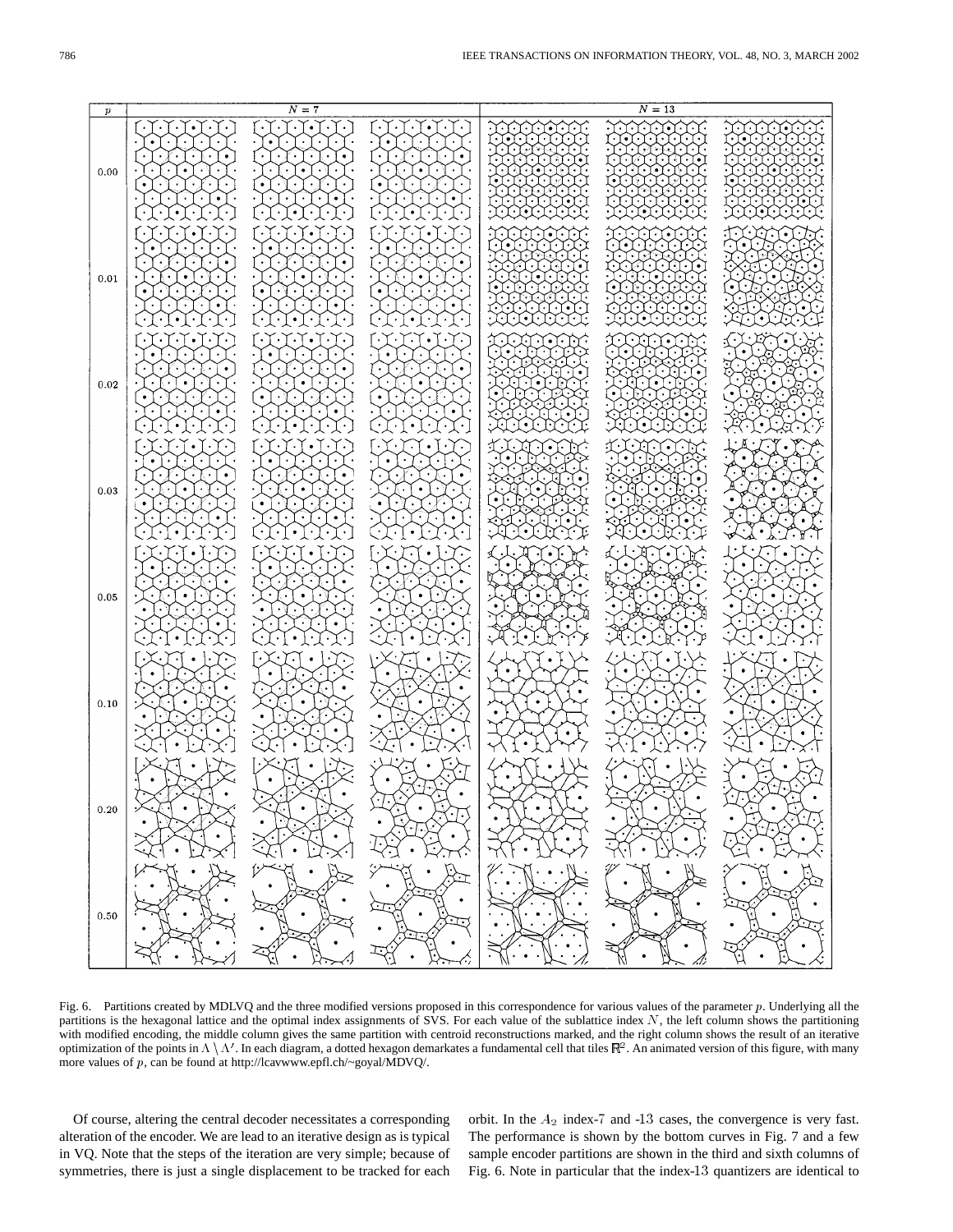

Fig. 7. Demonstrations of improved performance with the  $A_2$  lattice and (a)  $N = 7$  or (b)  $N = 13$ . As in Fig. 4, distortions are normalized to 0 dB when a description is repeated over both channels. The top (worst) curves arise from using only the improved encoding with the original lattice (minimization of  $D_p$ ). The middle curves are obtained by also improving the central decoder. Iteratively optimizing the points in  $\Lambda \setminus \Lambda'$  and the central decoder gives the bottom (best) curves.

the index-7 quantizers for  $p > 0.047$ ; outer orbit cells, labeled ha, ai, ja, etc., in Fig. 3(c), become empty because the corresponding coarse lattice points are far.

Because the sublattice points are not altered, the encoding complexity is hardly changed. For example, in the  $A_2$ , index-7 case, the encoder can again quantize to the nearest element of  $\Lambda'$  and then search among 13 possibilities.

#### V. ASSESSING THE IMPROVEMENT

Thus far, we have explored one method for obtaining a variety of MDLVQs: Start with a lattice  $\Lambda$  and vary the index of the sublattice  $\Lambda'$ . (Given  $\Lambda'$ , there is nothing to be gained from looking at suboptimal index assignments mappings.) From each of these discrete MDLVQs, the methods of Sections III and IV generate a continuum of MD VQs



Fig. 8. Estimating the improvement in distortion product  $D_0D_1$  from the optimization of  $\Lambda \setminus \Lambda'$  in Section IV. Since distortions are plotted in decibels, straight lines with slope  $-1$  have constant  $D_0 D_1$ . The dotted line passes through the SVS index-7 point and the solid line is tangent to the operating points obtained in Section IV. The improvement is approximately 0.33 dB.

that are superior to time sharing between the given MDLVQ and repetition of one description over both channels. (Repetition can be put in the notation of MDLVQ with  $\Lambda' = \Lambda$  and  $\ell(\lambda) = (\lambda, \lambda)$ .)

An alternative to our modifications is to choose a different starting lattice  $\Lambda_2$ . This will give another set of MDLVQs. If the dimensionless second moment of the new lattice is lower than that of the old lattice, most of the new operating points will be better than corresponding points in the convex hull of the original operating points. In fact, the decrease in the distortion product  $D_0D_1$  is approximately the ratio of the dimensionless second moments  $G(\Lambda_2)/G(\Lambda)$  [2]. The weakness of this approach is that reducing the dimensionless second moment will generally require an increase in vector dimension, which will increase the complexities of designing  $\ell$  and encoding. Furthermore, the reduction of the dimensionless second moment with increasing vector dimension is slow [17], [22].

Between increasing the lattice dimension and straying from lattice encoding, which will improve performance with a lesser increase in complexity? Since we have no way to relate the improvements obtained in Sections III and IV to  $G(\Lambda)$  or the dimension K, it is hard to come to any conclusions without designing and implementing both.

Since a complete understanding of the complexity–performance tradeoff continues to elude us, we conclude this section with an observation based on the  $A_2$  lattice examples. Fig. 8 reveals the reduction in distortion product  $D_0D_1$  obtained in Section IV.<sup>2</sup> The peak reduction is about 0.33 dB, and it appears that it would increase and hold valid for a larger range of operating points if index-19 quantizers were generated. To crudely relate this improvement to an equivalent increase in dimension, note that  $G(E_6)$  is approximately 0.33 dB lower than  $G(A_2)$  [22]; i.e., the improvement is roughly the same as that of changing  $\Lambda$  to the best known six-dimensional lattice.

#### VI. LOW-RATE PERFORMANCE

At low rates, (1) does not accurately estimate the performance of LVQ and, likewise, MD quantization systems cannot be analyzed on the basis of second moments alone. Rate and distortion computations

<sup>2</sup>This figure puts the data from Fig. 7 on a log–log scale so that lines with slope  $-1$  have constant  $D_0 D_1$ . Compare to Fig. 4 to see the improvement from Section III to IV.